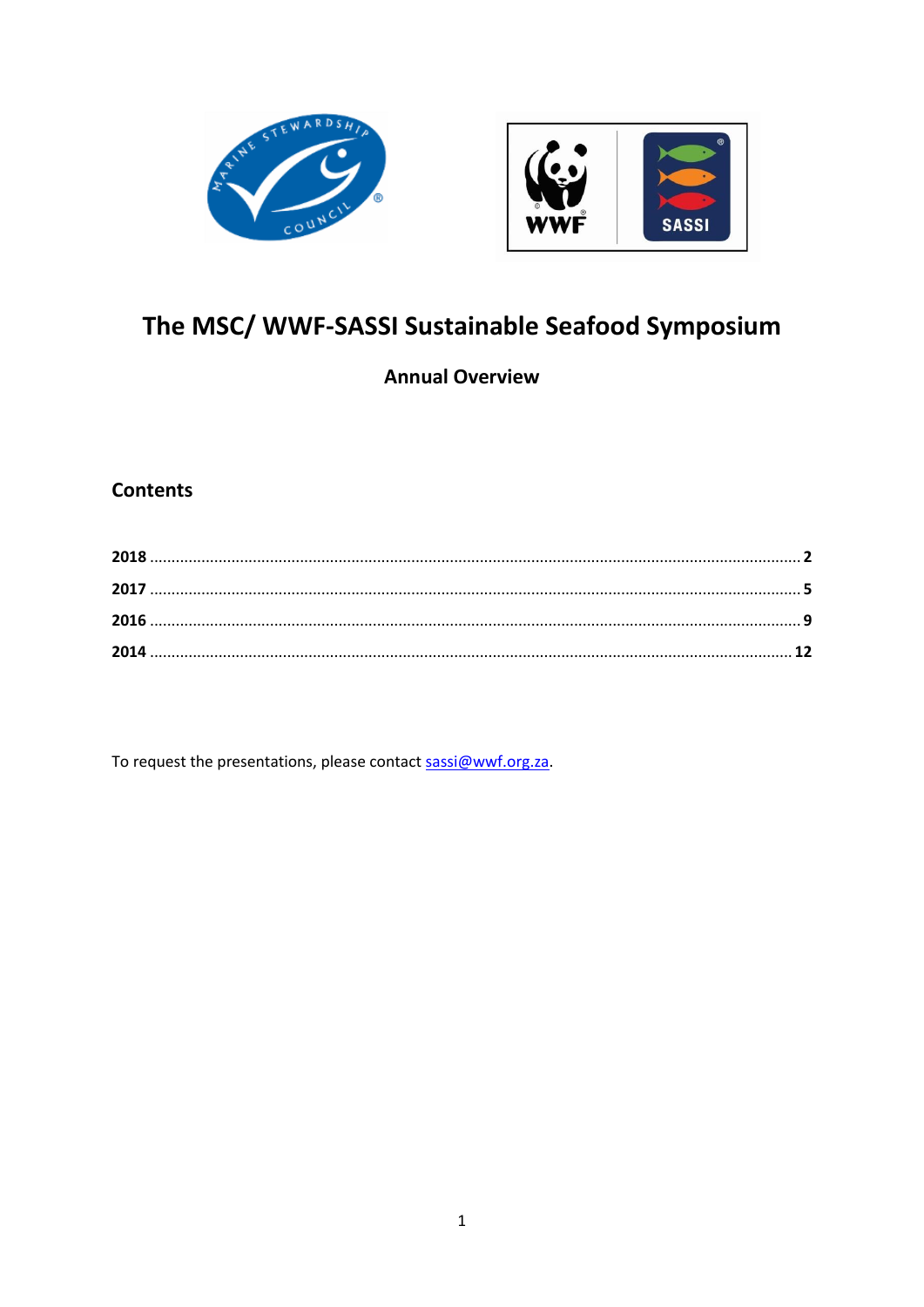#### **14 March 2018**

The River Club, Observatory, Cape Town

The Marine Stewardship Council (MSC) and WWF-Southern African Sustainable Seafood Initiative (WWF-SASSI) hosted South Africa's 6<sup>th</sup> annual sustainable seafood symposium on Wednesday 14 March 2018 at The River Club, Cape Town. There were 80 people in attendance including representatives from across the seafood supply chain, members of government, academic institutions and media.

**Stephanie Rainier**, WWF-SASSI's Retail Engagement Officer, welcomed everyone and provided a broad introduction to the three key themes for the event: transparency, traceability and collaboration - key topics that emanated from discussions at previous symposiums. The symposium was divided into three sessions and included facilitated group discussions as well as a feedback session. It was the first time that the event had taken on this structure, with the primary focus on group discussions.

#### **First session: Status and Goals**

**Chris Kastern**, WWF-SA's Seafood Market Transformation Manager, spoke about the pressing need for greater transparency and traceability in the seafood supply chain. This is due to the fact that IUU (illegal, unregulated and unreported) fishing accounts for up to a third of global catch which equates to a value of \$23 billion – about 17% of global trade. A local example of the impact of IUU fishing is West Coast Rock Lobster (WCRL). The legal WCRL catch is lower than what is being exported, with an average of 929 tonnes greater per annum than recorded landings. It is critical that representatives from the South African seafood supply chain participate in discussions such as the Global Dialogue on Seafood Traceability to incorporate the South African context in global discussions. He ended his talk by giving an example of how a tuna fishery has successfully incorporated blockchain technology to track fish from the vessel to the supermarket.

**Michael Marriott**, MSC Southern Africa Manager, gave a recap on the greater MSC strategy for 2020, with the goal to increase the proportion of global marine catch that is certified by the MSC, in assessment or engaged in the MSC programme from the current 14% to 20%. He also provided an overview of the Fish for Good project (project pre-assessment – PPA) that was recently launched, funded by the Dutch Postcode Lottery. Fish for Good provides a framework that uses the MSC Fishery Standard as a mechanism to engage interest groups across a variety of different fisheries in specific regions, to promote environmental and social improvements. Stage 1 aims to map 15 fisheries in South Africa and set up an Advisory Group to help guide the Project. Large and smallscale fisheries, government, retailers and NGOs have been involved during this stage. In Stage 2, nine of the 15 fisheries will undergo pre-assessment against the MSC standard. In Stage 3, five of these nine fisheries will be selected for fishery improvement projects. The Project runs from April 2017 to April 2021.

# **Second and Third Session: Facilitated group discussions and feedback**

Angela McQueen, MSC Communications Manager, provided an overview of the discussions before attendees separated into the groups, noting that the focus was on how the supply chain can play a role in each of the discussion topics.

# **Group 1**: **Managing South Africa's seafood resources, facilitated by Markus Burgener (Senior Programme Officer, Traffic)**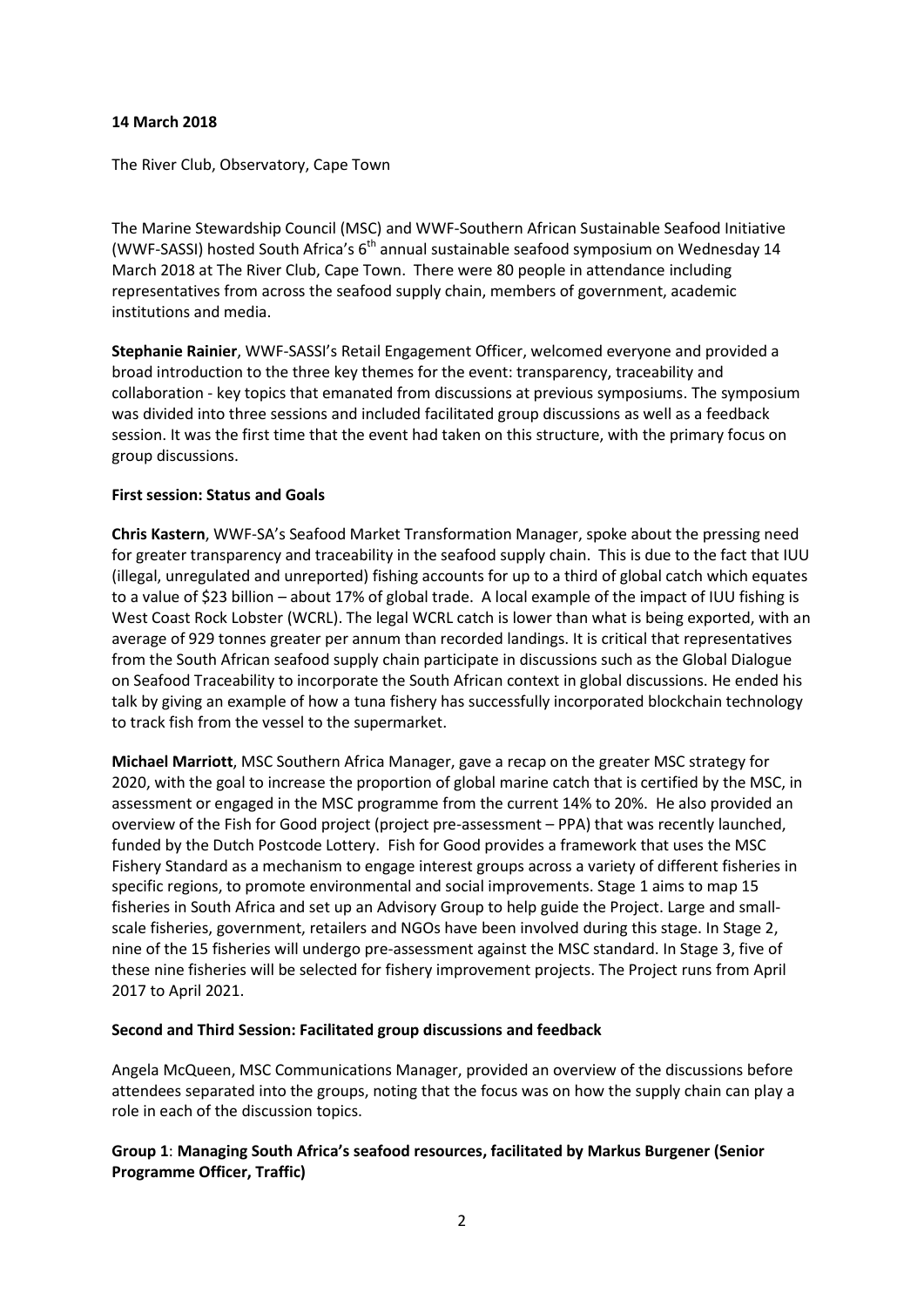This group looked at South Africa's biggest fisheries management challenges, the measures that can be implemented to address the most important issues and how supply chain companies can engage to ensure that these measures are implemented. The top three management challenges were noted as being capacity, small-scale fisheries market access and balancing sustainable development in terms of its three pillars - social, economic and ecological development. A suggested potential solution for providing market access to small-scale fisheries was to create a formalised fish market (physical and virtual), or have retailers and restaurants source from local fisheries with a "catch of the day" concept. The "sustainable retailer forum" was also highlighted as a means to increase collaboration in order to present ideas with the support from all members.

#### **Group 2: Improving competitiveness in markets, facilitated by Michael Cohen (Market Outreach Associate, ISSF)**

The aim of this group was to look at market regulations (local and global) and their effect on import/ export of seafood products, evidence behind sustainable fishing and supply chain transparency being beneficial for commerce and communities, and how the supply chain can collaboratively drive sustainable fishing as a means to improve market access for local fisheries. Transparency and traceability came out as key building blocks that ultimately protect communities' social and economic interests. Challenges highlighted included clarity on what transparency and traceability mean, and capacity of industry to comply with regulations and enforcement of market regulations. There were many opportunities mentioned for collaborative action. One of these mirrored a solution from Group 1 of a forum as a mechanism for further engagement. Others included communicating end-buyer commitments to traceability and transparency, taking advantage of large-scale industry willingness to collaborate, and empowering compliance.

# **Group 3: Influencing consumer behaviour, facilitated by Pavs Pillay (WWF-SASSI Programme Manager)**

This group looked at what consumer actions would catalyse a market shifting to be more sustainable, how the supply chain can influence consumer behaviour towards purchasing sustainable seafood and if it is possible for the South African seafood supply chain to present a unified message to consumers – and what that message could be. Framing the issue using a "bigger picture concept" and how a person's choices affect their future on the earth was a suggestion. Social media is a strong tool through which consumers can voice their opinions. The supply chain actors could use crises as a springboard for more impactful education and messaging – using the Cape Town water crisis as an example however there is the risk of misinformation in these types of scenarios. Currently, a company's brand is the distinguishing factor and sustainability should be used to enhance this. The companies at the consumer interface could remove unsustainable options from their procurement and advise against red-listed seafood. More emotion needs to be used in messaging around seafood sustainability, appealing to children and the millennial market. Messaging around sustainability needs to be aligned so that companies are no longer working through the "silo" approach. The Sustainable Seafood Coalition in the UK was given as a good example of this during the discussion of companies working together to develop consistency on labelling and sourcing within the seafood supply chain. Finally, QR codes could also be used as a way to get more information out to the public.

# **Closing**

**Theressa Frantz**, WWF-SA's Head of Environmental Programmes, closed the event by speaking first as a conservationist and then as a consumer while looking at the future. As a conservationist she noted impacts that socio-economic development efforts have on the affected communities, using examples both internationally and locally. Internationally, parts of the Amazon Rainforest were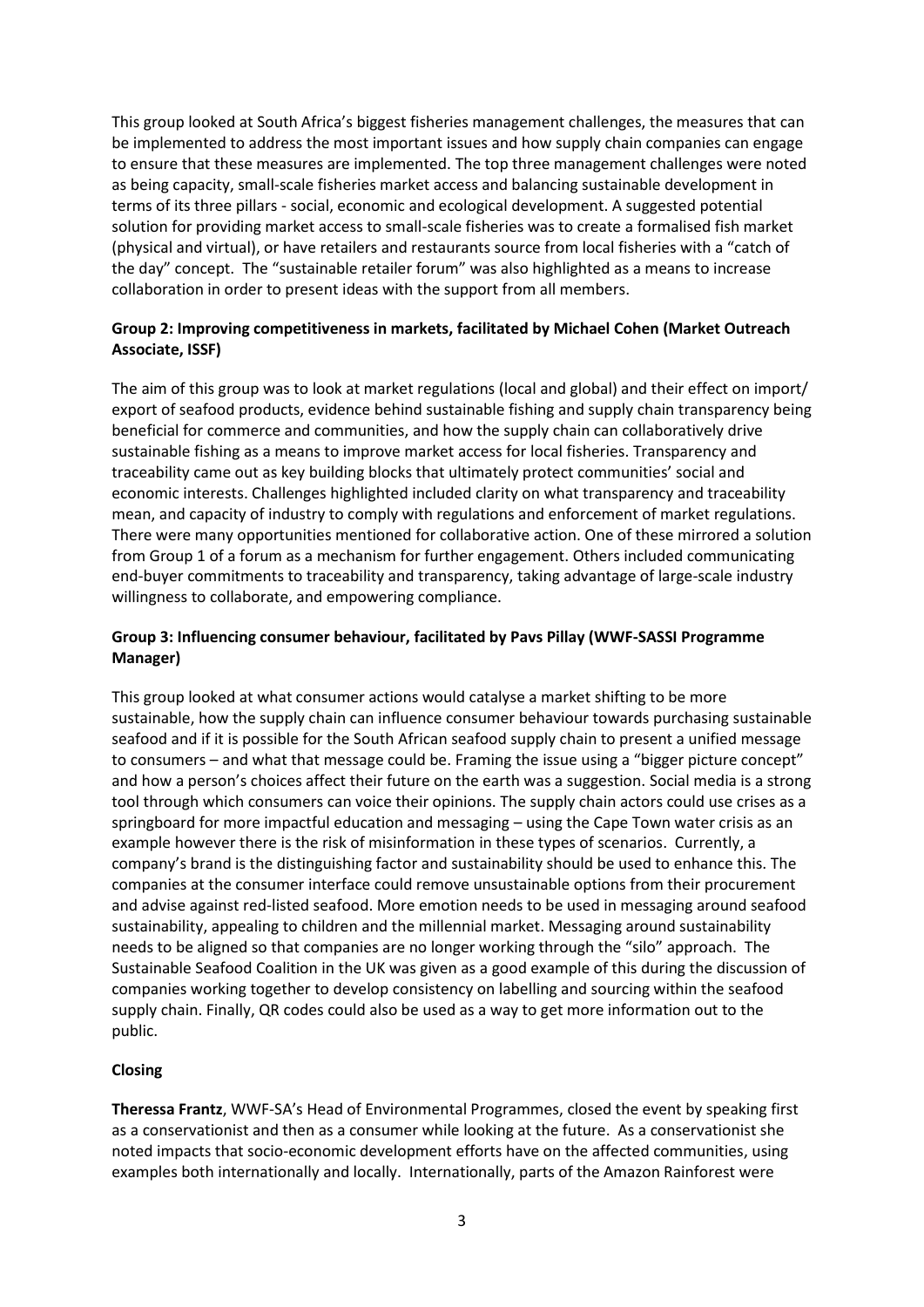cleared for socio-economic development of communities, but those communities claimed to not be benefitting from this action. Locally, mining rights were granted in the Mabola Protected Environment using social-economic benefits as a reason, but those communities are unlikely to benefit. These developments ultimately have an impact on the environment now and in the future. As a consumer she grew up eating abalone, but her children have never tried it due to the continued overexploitation of the resource. She highlighted the fact that government, retailers and consumers all have a role to play in the future of our resources. She challenged attendees to think about the following: *How can you spearhead the actions that were shared today? What is your role as a consumer?*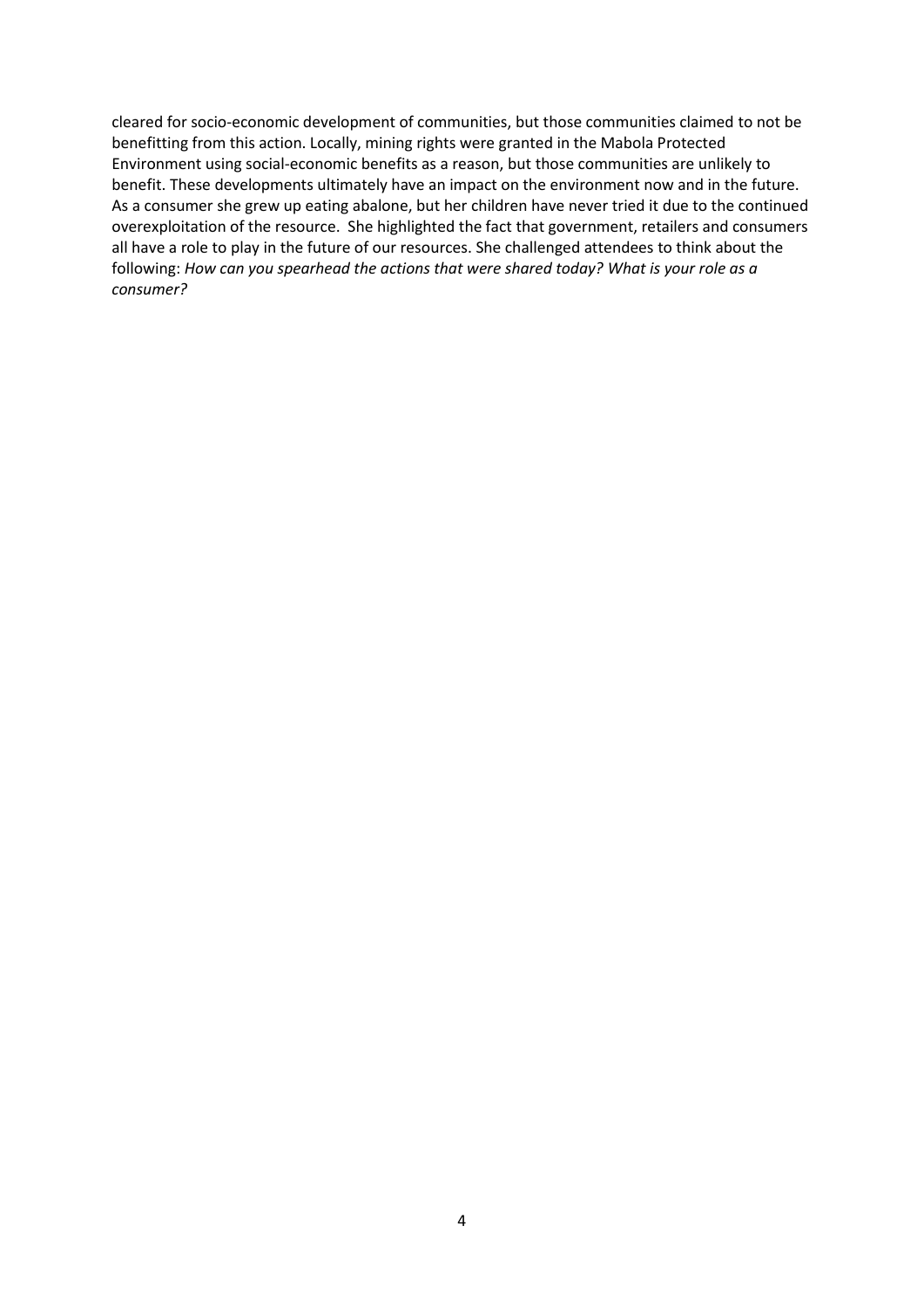#### **1 March 2017**

#### The River Club, Observatory, Cape Town

The 5<sup>th</sup> annual Marine Stewardship Council (MSC)/ WWF Southern African Sustainable Seafood Initiative (SASSI) Sustainable Seafood Symposium was held on Wednesday 1<sup>st</sup> March at The River Club in Observatory. Seventy-five people attended, including seafood market leaders, government representatives, media contacts, fishing industry representatives, academics and marine scientists.

The event was opened by the senior manager of the WWF-SA Marine Programme, John Duncan, who challenged the audience to consider how they as individuals could also assist the seafood industry in overcoming some of the challenges faced.

#### **First Session: chaired by Pavs Pillay, WWF-SASSI Programme Manager**

#### **The importance of seafood and the plan to address its sustainable future**

**Mkhululi Silandela**, Programme Manager: Smallholder Farmers – WWF-SA Sustainable Agriculture Programme, spoke on seafood as a food security issue and the vital need for food security across all sectors. According to the Global Hunger Index (GHI) which categorises countries according to hunger severity, South Africa falls under the moderate category with up to 20% of South African households being food insecure. Seafood plays a vital role in global food security making up 17% of all the protein consumed in the world and it provides more than 3.1 billion people with at least 20% of their animal protein and fatty acids requirements.

**Michael Marriott**, MSC Southern Africa Manager presented an insight into the MSC's strategic priorities to 2020. The 2017-2020 strategic plan will take effect from April this year and will focus on fisheries where changes can make a significant contribution to global environmental performance. Whilst driving markets and working with certified fisheries will remain a core area of work for the MSC, the new plan will help to guide proactive engagements based on factors such as the biological importance of the Large Marine Ecosystems in which fishing activities are based, accessibility for Developing World fisheries, relative representation of species groups within the MSC programme and contribution to market demand. The South Africa office will continue to work with local supply chain companies and retailers to increase demand and presence of ecolabelled products available to consumers.

**Stephanie Rainier**, WWF-SASSI Retail Engagement Officer spoke on the future of WWF-SASSI's engagement with retailers, restaurants and their suppliers. There is a long road to sustainability in the seafood supply chain but WWF-SA have set some significant goals for 2025 focusing on procurement that creates change in fisheries. Addressing transparency and traceability will remain a key focus through collaboration and sharing the journey with consumers who want to know where their seafood comes from. The formation of a "Sustainable Seafood Alliance" independent of the WWF-SASSI programme was also highlighted as an end goal.

# **Open mic session**

The symposium format took a slightly different approach this year as members of the audience were invited to briefly share their experiences, challenges and successes. Key discussion points included: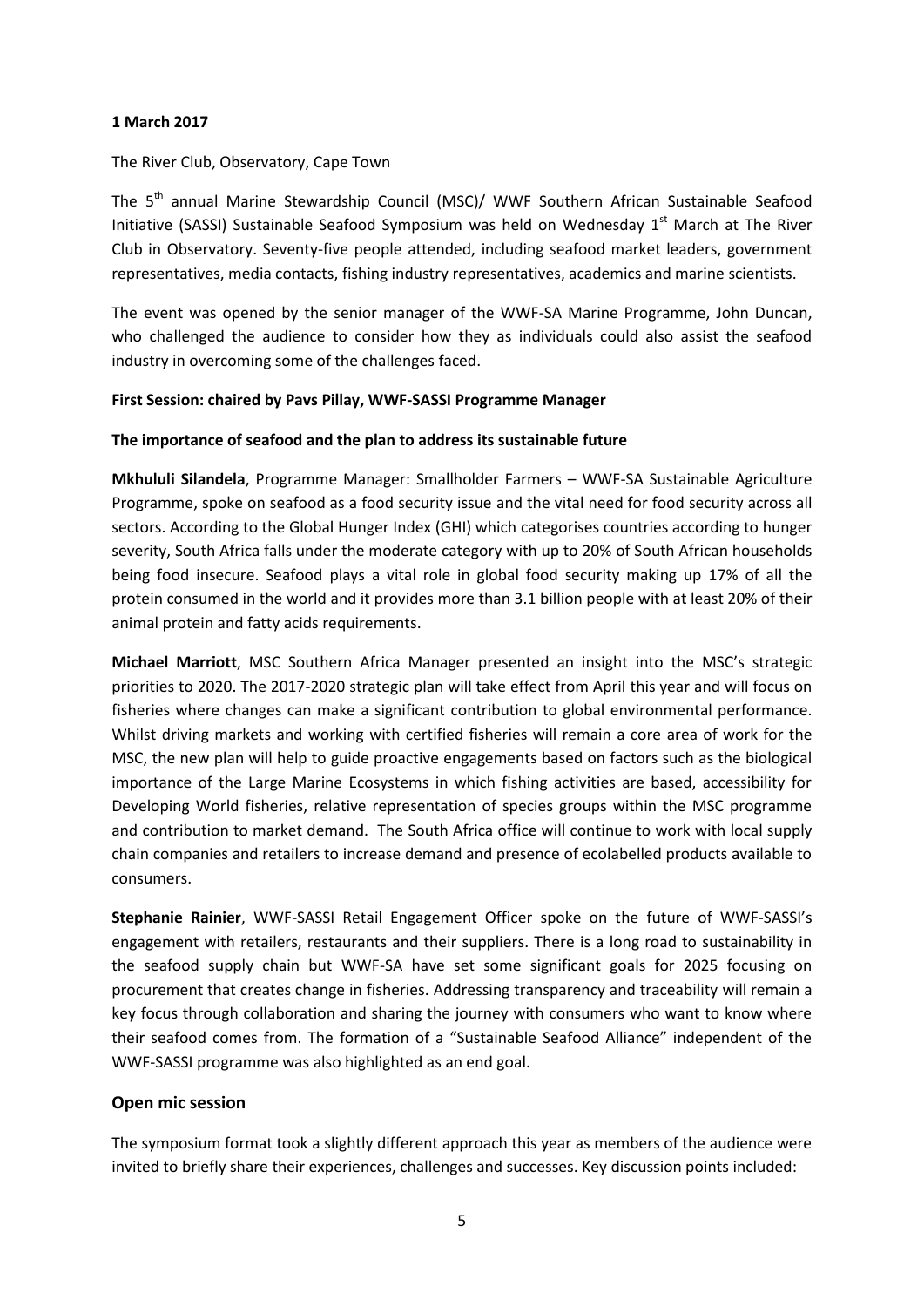- **SADSTIA:** Highlighted the value and successes of the SA hake trawl fishery and challenges faced in the WWF-SASSI species assessment of bycatch species as the assessment criteria does not work for all species and problems persist with transparency in scoring.
- **Two Oceans Aquarium:** Noted challenges regarding the training of restaurant staff and offered suggestions on how to overcome these.
- **Independent:** Raised challenges around bycatch issues in the long line tuna fishery and feels that the use of the ecosystems based approach is not inclusive of all involved in the fishery i.e. the fishermen.
- CapMarine: Spoke of the success of the FCP in the hake longline fishery which resulted in a green-listing of the species. The FCP was based on a pre-assessment using the MSC standard as a benchmark which serves as a baseline for sustainability.
- **Independent:** Suggested a guide book be developed on how to address Illegal, unregulated, unreported (IUU) issues within the supply chain as well as the use of traceability software which is now available.
- **GreenFish:** Suggested more emphasis be placed in changing the trends in the demand for seafood, citing the popularity of farmed salmon as an example, which would in turn create a change in the supply change to a more sustainable basis.

# **Second session: chaired by Angela McQueen, MSC Southern Africa Communications Manager Linking sustainable fisheries to the market**

The key note address, "*Investing in Sustainability"*, was delivered by **Brett Wallington**, Senior Manager of Sustainability at Standard Bank Group, based in Johannesburg. Brett offered a refreshing view on how Standard Bank is taking on the sustainability challenge. He said that general sustainability strategies very often are seen as a means to greenwash and have no real grassroots impact or outcome at the end of the day. Brett and his team have set out to change that. Their plan is to start from the bottom and to get staff on board to analyse which projects or sectors the bank is financing and the outcomes thereof using a new "shared value" concept, while at the same time aligning activities with the UN sustainable development goals. A framework of values based on social, environmental and economic (SEE) impacts has helped Standard Bank take on a more holistic view, measuring their values beyond financial outcomes.

**Dr Kevern Cochrane**, Research Fellow at Rhodes University, gave a detailed report on the state of South African fisheries in 2017 – *"Current trends in South African fisheries: what role can the supply chain play?"* He spoke on the current trends, successes and challenges faced in the South African context and the important role government and supply chain can play. Dr Cochrane emphasised the need for steps to be taken in order to improve the current status of certain key fisheries. For government this includes staying firmly within the goals and requirements of the South African constitution, increasing compliance, and managing for maintenance and recovery of stocks. For fishers and the fishing industry, there is the need to collaborate with DAFF. For retailers and consumers it included supporting small scale fisheries and local, sustainably harvested fish.

Dr Cochrane also noted the challenges facing South Africa's line fisheries which support around 30 000 subsistence fishers of which 85% are harvesting linefish. The estimated gross annual income of small-scale fisherman is estimated to be under R16 000 and he highlighted the need for more value to be given to local species.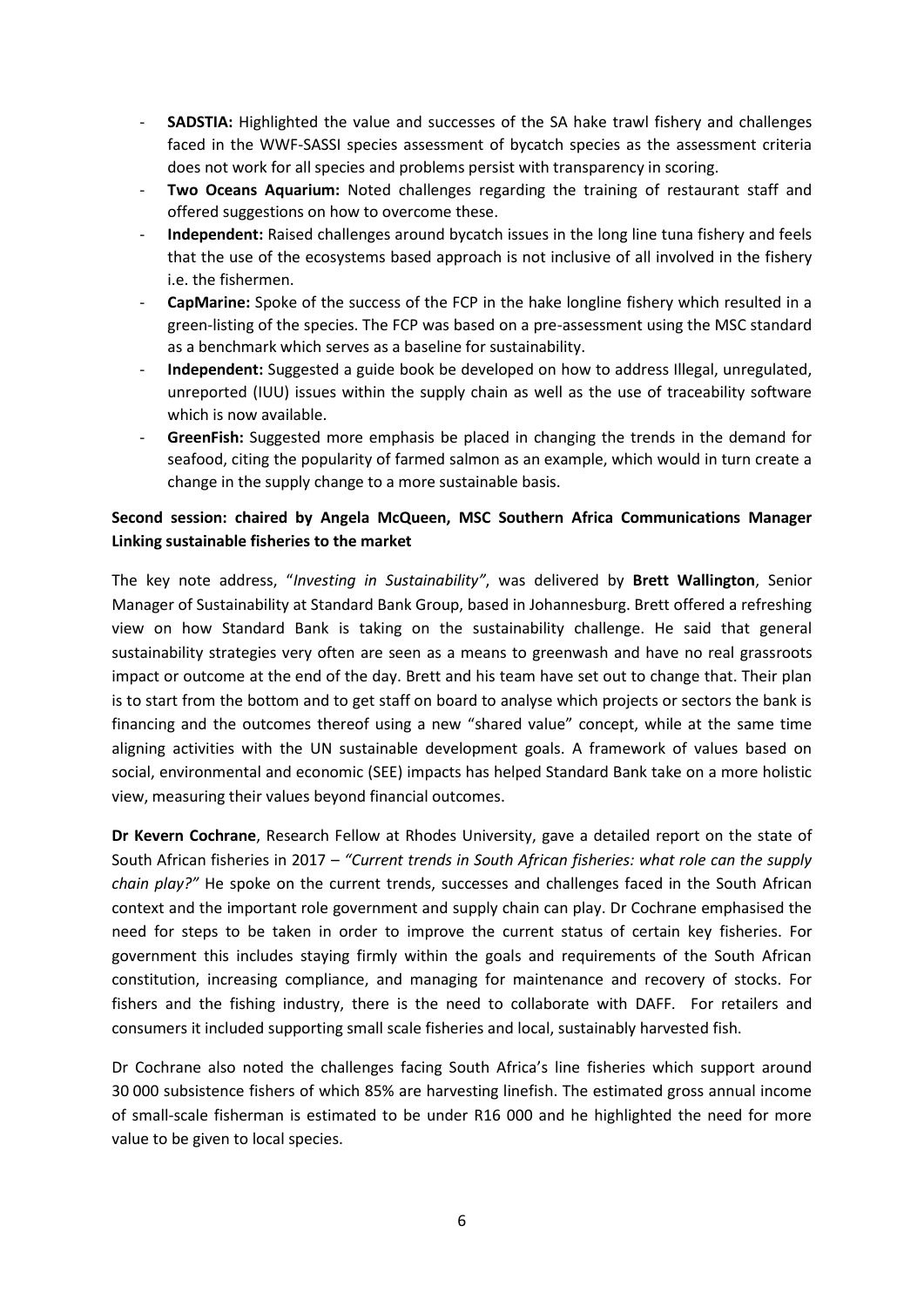He also explored the benefits of MSC certification and ecolabelling to the supply chain and the possibility of having more South African fisheries certified to the MSC standard. He noted that MSC certification not only resulted in improved social and economic benefits for the South African hake trawl fishery, but has also driven important improvements in management, particularly but not only, in the area of an ecosystem approach to fisheries. He also acknowledged WWF-SASSI's role in providing a mechanism for informing consumers and thereby providing an incentive for ensuring responsible and sustainable fisheries and a disincentive for failure.

#### **Discussion session**

Following these presentations, **Michael Cohen**, a Market Outreach Associate for the International Sustainable Seafood Foundation (ISSF), facilitated an open audience discussion. Many points were raised during this facilitated session, among them:

- *The importance of the role of government regarding transformation in the sector needing to be clearly defined and directed.* This includes the importance of setting criteria before the rights allocation process and more transparency regarding how the set process is to be followed. A charter is needed that will help guide the industry. Problems are also caused due to a lack of understanding of the value of fisheries even though economic studies have been conducted). There was a suggestion to hold a fisheries indaba and resurrect the conversation on some key issues that have been ignored or faded over recent years.

- *West Coast rock lobster and abalone have a strong criminal link.* The focus needs to be on eradicating poaching and we need to separate the issues around poaching for subsistence (those who poach to feed their families) and poaching in the context of organised crime.

- With a focus on the difficulties faced by small-scale fishers, a question was raised as to *how the MSC intend to work with small scale fisheries and if it would be possible to certify a fishery which may include threatened species.* The MSC's first phase to certification is to map existing fisheries and identify the unit of certification and how a fishery could potentially benefit. A MSC pre-assessment would be conducted to identify gaps and the actions which need to be implemented.
- *Suggestion for WWF-SASSI to consider the human component when a species WWF-SASSI assessment outcome changes.*
- *There fears that progress is not being made in South African fisheries due to trust issues between government, industry and NGO's.*
- General agreement/ tone suggesting that all stakeholders need to work together and *perhaps look at also introducing a more community based approach to lead to responsibly managed fisheries.*
- *Suggestion that people outside this industry need to come to the table.* The problems equate to a socio-economic issue with resources dwindling even in the event of solving the poaching problem. Therefore it's up to us to come up with innovative approaches to helping communities – it's becoming a massive problem that goes further than fisheries.

**Closing**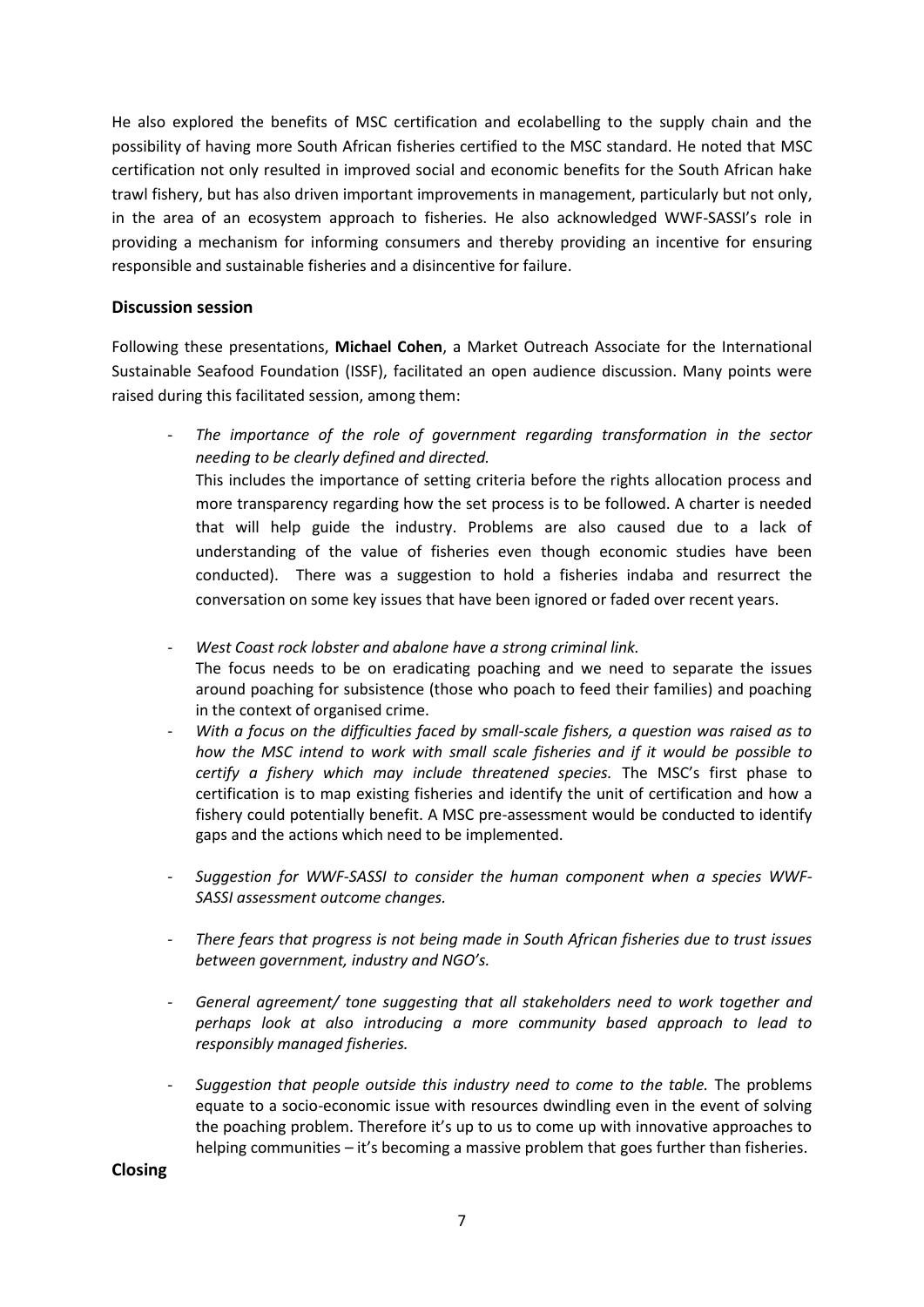**Michael Marriott** thanked the attendees and emphasised the general tone of the event which supported the notion of closer working relationships and the importance to focus on what we can do as an industry collaboratively and what each individual can bring to the table.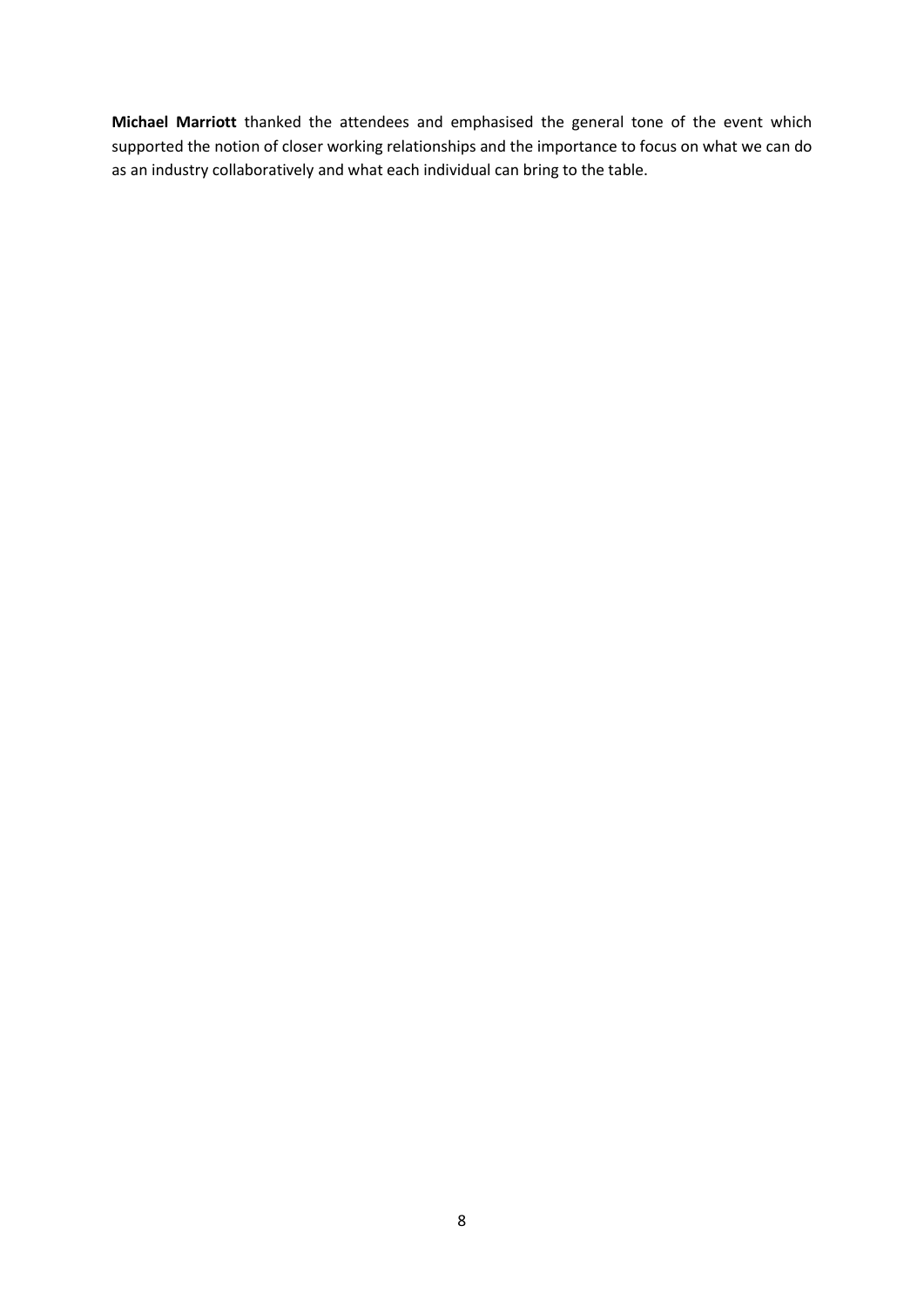# **2 March 2016**

Welbeloond Boutique Wine Farm

The annual MSC/ WWF-SASSI Sustainable Seafood Symposium was held on Wednesday 2 March at Welbeloond Boutique Wine Farm in Durbanville – this was the fourth time the event was held at this venue. Various stakeholders from all aspects of the seafood supply chain were invited and over 70 people were in attendance, including seafood market leaders, government representatives, media contacts, fishing industry representatives, academics and marine scientists.

The event was opened by the Head of the MSC Developing World Programme, Dr Oluyemisi Oloruntuyi, who provided a brief overview of how seafood market incentives have ultimately led to positive changes in certain fisheries. The first session of the event was then chaired by Michael Marriott, the MSC South Africa Manager.

Jess Schulschenk, a Director at the Sustainability Institute, then gave the key note address, which focussed on the "Future Fit idea" – a concept that highlights the need for environmental sustainability and social responsibility in businesses as a necessary consideration to create the stability required for business to flourish. She also introduced the idea of "co-opetition", which is defined as "*collaboration between business competitors, in the hope of achieving mutually beneficial results"*.

The WWF-SA Seafood Market Transformation team collaboratively presented highlights from the programme over the previous year, including the 2015 #SASSIstories consumer campaign – key outcomes and lessons learned (presented by Pavs Pillay, the WWF-SASSI Programme Manager), the launch of "Waves of Change" report - the second WWF-SASSI Retailer/ Supplier Participation Scheme Report (presented by Stephanie Rainier, the WWF-SASSI Retail Engagement Officer) and the impact of WWF-SASSI at the fisheries level – specifically in the hake longline fishery as well as the offshore and inshore demersal hake trawl fisheries (presented by Jessica Greenstone, the WWF-SA Marine Science & Policy Lead). This was concluded by Chris Kastern, the WWF-SA Seafood Market Transformation Manager, providing an overview of the WWF-SA Marine Programme vision for 2025.

For the first time at the symposium, a number of WWF-SASSI Retailer/ Supplier Participation Scheme participating companies took part in a panel discussion that was facilitated by the WWF-SA Market Transformation Programme Manager, Tatjana von Bormann. The panellists were Adiel Fortune (International Business Development Manager at I&J), Andre Nel (Head of Sustainability at Pick n Pay), Justin Smith (Head of Sustainability: The Good Business Journey at Woolworths), Roelof Brink (Head of Strategic Sourcing at Ocean Basket) and Dean Stacey (Business Development Director at Breco Seafoods). The focus of the panel was to discuss the benefits and challenges experienced in transforming the individual company's seafood operations. Major benefits that were noted included the increased collaboration between companies throughout the seafood supply chain as well as the platforms that internal seafood sustainability initiatives created for addressing issues in other major commodities. The challenges varied across the participants from sourcing sustainable alternatives to correct labelling to the fact that many imported species are not MSC certified or are "Not-assessed" by WWF-SASSI., However, a key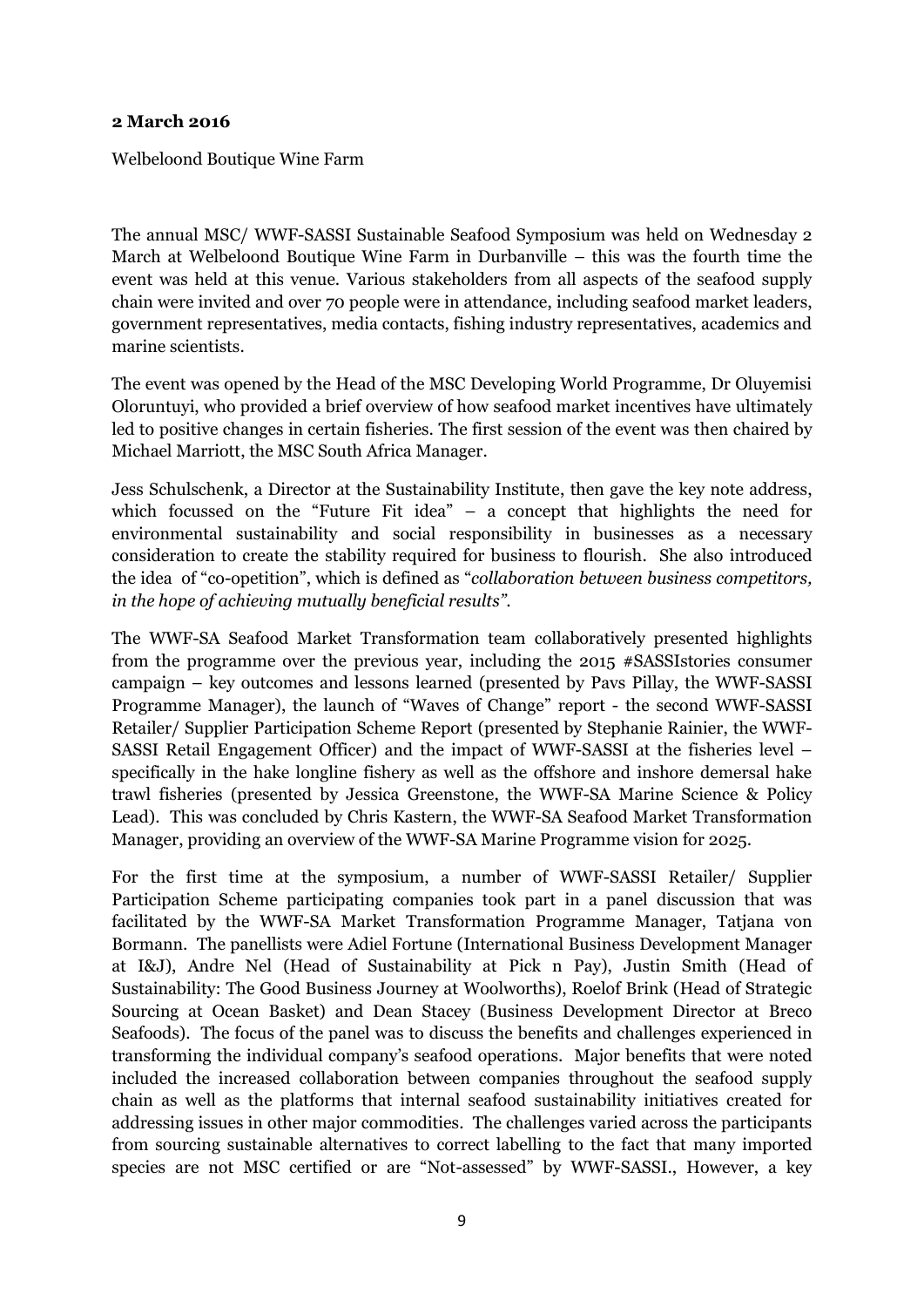challenged that was mentioned by all the panellists was the apparent increased cost of supplying sustainable seafood and the impact that this can have on their businesses. It was also noted by the participants that pressure needs to be placed on key competitors in their sectors (national retailer chains, major restaurant franchises and large seafood importers/ processors/ distributors) to start actively and openly work towards improving sustainability in their seafood operations, this was seen as critical in achieving comprehensive market transformation and thereby creating a level playing field in the market.

After a short break, the second session of the event was opened by the chair for this part of the symposium, Pavs Pillay. Dr Oluyemisi Oloruntuyi then gave a comprehensive overview of the work that the MSC is doing in the developing world context, including the increasing number of fisheries that are being certified to the MSC Fishery Standard or that are involved in Fishery Improvement Projects (FIPs). She also highlighted the plans for the future, which will focus on increasing capacity and outreach as well as revising the MSC standard and process to make it more accessible to developing world fisheries.

The MSC Southern Africa Communications and Office Manager, Angela McQueen, introduced the MSC traceability campaign, which is due to launch on 16 March. She noted the importance of the initiative, highlighting that, at a global level, up to 30% of all seafood is misrepresented or mislabelled. The aim of this campaign is to recognise the importance of being able to trace a seafood product back to source and inspire people to purchase seafood with the MSC ecolabel on the consumer facing packaging.

Following these presentations, Michael Cohen, a Market Outreach Associate for the International Sustainable Seafood Foundation (ISSF), hosted an open audience discussion. Many points were raised during this facilitated session, some of which have been highlighted below:

- The idea of incorporating a mechanism that supports with the MSC's engagement with fisheries with little data - such as many developing world fisheries - to take a risk based approach to becoming certified was debated.
- The commercial implications of the increased costs associated with access to MSC certified products was discussed, especially if it pertained to key commodities for the South African market such as hake. Conversely, the opportunities for MSC or ASC certification of other key commodities with environmental sustainability concerns, such as salmon and shrimp, were noted.
- Ensuring an inclusive WWF-SASSI assessment process that does not advantage or disadvantage either small-scale, commercial, local or foreign fisheries was interrogated by attendees. WWF-SA noted the mechanisms and processes in place to ensure consistency across all assessments as well as the efforts have been, and continue to be, underway to engage government, scientists and industry in the assessment process.
- Increasing collaboration between government and industry, especially the retail sector, to address key challenges in ensuring adequate traceability in seafood supply chains was suggested. There was also discussion on cross-sectoral efforts required to embed sustainable seafood procurement practices comprehensively in the South African market, especially in the major seafood vendors that are currently not actively addressing seafood sustainability. Furthermore, the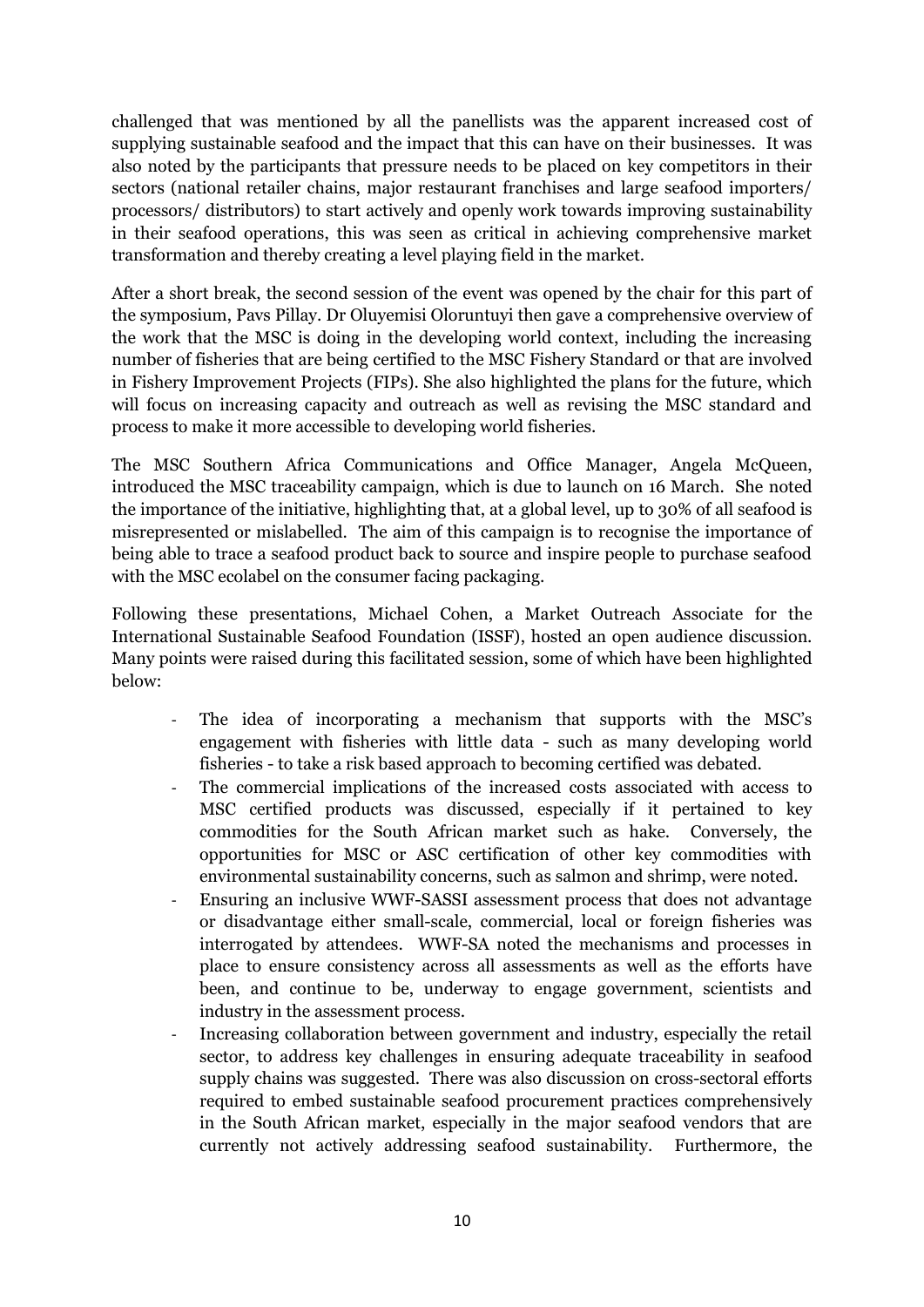relevance of implementing transparent and consistent seafood product labelling for both local and imported seafood products was highlighted.

- Concerns that need to be addressed, such as the gaps between small-scales fishers and access to the formal market, were raised. Linked to this was a discussion on the role of the market in creating alternative livelihood opportunities for coastal communities that rely on harvesting marine resources that are currently over-exploited or collapsed.
- There were also calls for alignment between the South African Marine Living Resources Act and the transitory actions required to progress towards sustainable utilisation of marine resources in South Africa. It was suggested that the MSC and WWF South Africa prioritise the incorporation of social aspects into the MSC standard as well as the WWF-SASSI assessment process.

The closing was provided by Theressa Frantz, the head of the Environmental Programmes at WWF-SA. She thanked the presenters and panellists for their robust questions and discussions at the symposium. Theressa then provided an overview of the event highlighting the importance of traceability, and noting many of the struggles that are faced are across the seafood sector and therefore collaboration is key, especially since each stakeholder plays a different role in the solution.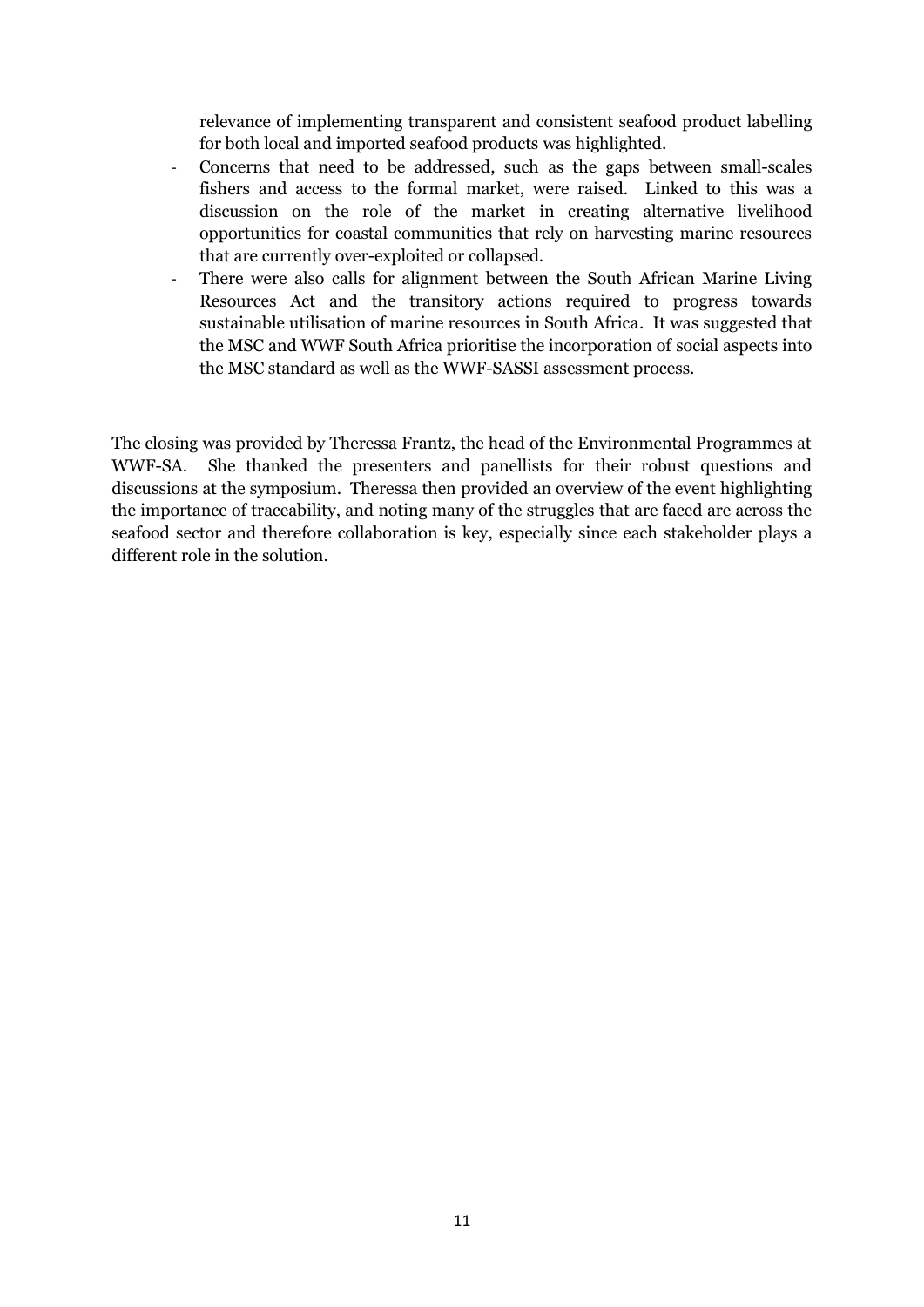# **26th November 2014, Welbeloond Wine Estate, Cape Town**

# **INTRODUCTION**

Sustainability is drawing increasing attention from businesses and consumers alike. With the success of environmental awareness programmes around the world, certification and eco-labelling are increasingly being recognised as a useful tool to bring about more effective management in fisheries. Evidence is also growing that real environmental and economic benefits can result from these market based initiatives. Despite this, engagement from small-scale and developing world fisheries, relatively slow.

The 3<sup>rd</sup> Annual MSC/WWF-SASSI symposium focused on consumer trends and the business case for sustainability, bringing 64 delegates from across the seafood supply chain, including representatives from fisheries, seafood industry and retail and NGO and government stakeholders. As well as looking at certification, delegates discussed the role of Fisheries Improvement Projects (FIP) in helping fisheries to address specific challenges.

# **PRESENTATIONS**

#### **Session 1**

- 1. *Sustainability in Business* Michael Marriott (MSC)
- 2. *Ten Years of being SASSI*  Janine Basson (WWF-SASSI)
- 3. *Sea Change Report 2014* Stephanie Rainier (WWF-SASSI)
- 4. *Doing Good is Good Business* Cindy Jenkins (Pick n Pay)
- 5. *Analysis of Economic Benefits of MSC Certification for the SA Hake Fishery* Philippe Lallemand (OLRAC)
- 6. *Sustainable Seafood: Saving Seabirds* Angela McQueen (MSC)

# **Session 2**

- 7. *SKA Involvement in the WWF Small-Scale FIP Benchmarking* Marthane Swart (Sandra Kruger & Associates)
- 8. *MSC Overview of FIPS in the Developing World* Martin Purves (MSC)
- 9. *Woolworths & FIPs* Hezron Joseph (Woolworths)
- 10. *Hake Long Line Fishery Conservation Project* Clyde Bodenham (SAHLLA) & Victor Ngcongo (CAPFISH)

# **SUMMARY OF DISCUSSIONS**

1) Retailers were highlighted as playing a potentially important role in moving local fisheries towards more sustainable practices. As in many countries, a number of retailers in South Africa have made sustainability commitments. Whilst these should encourage more local fisheries to engage in FIPs or to enter assessment against the MSC standard, retailers could do more by giving more focus to import substitution in their product development plans.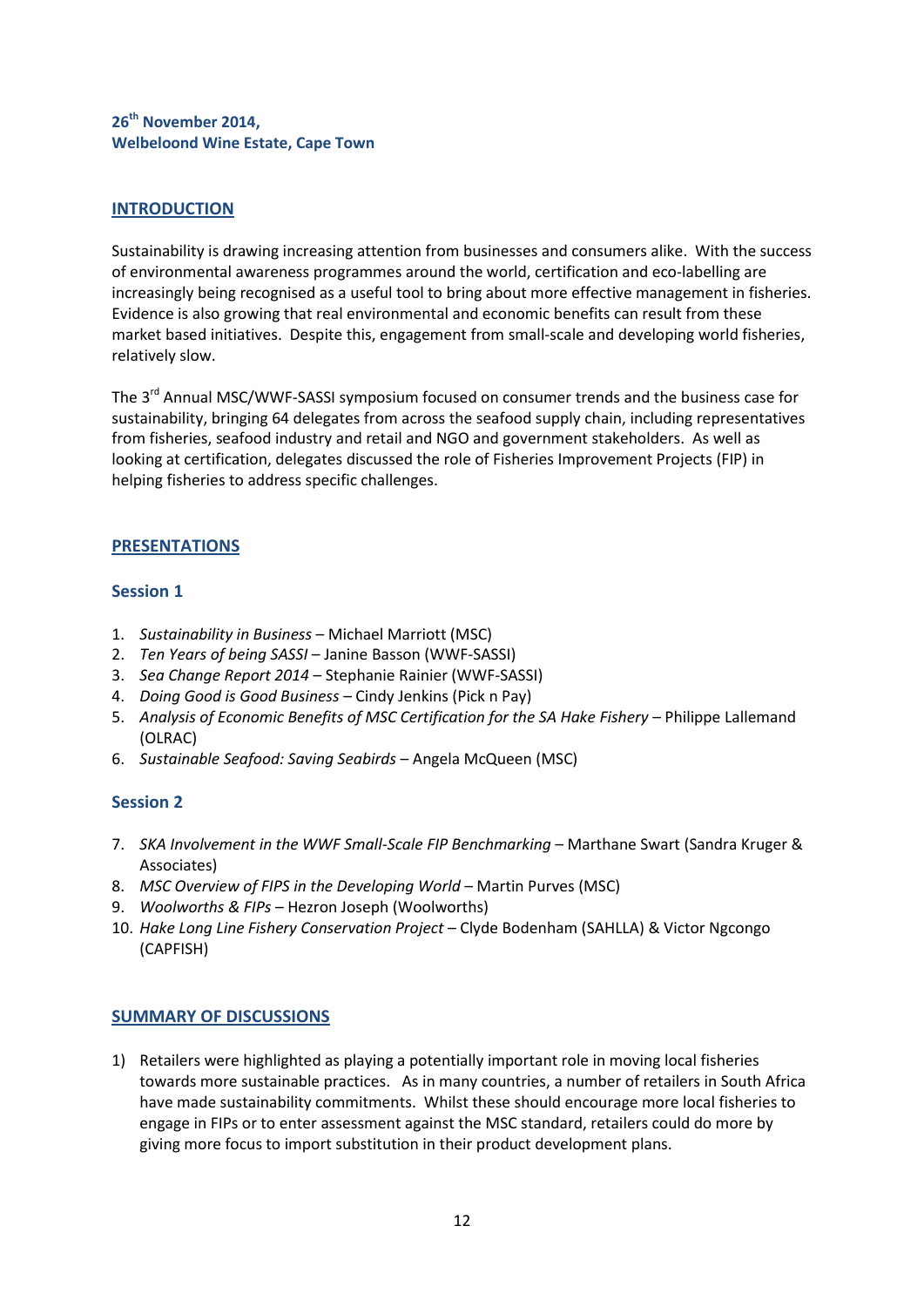Suppliers increasingly recognise sustainability as an important consideration when dealing with retailers and it was noted that most are willing to engage with sustainability programmes. Retailers across the world are asking similar questions in relation to the sustainability and traceability of the seafood they buy and, although there are some ongoing challenges in communicating the requirements of certification programmes, especially in respect to language barriers, it was generally felt that there is a global momentum shift.

2) Participants expressed a concern at the lack of alignment between SASSI assessments for species caught as bycatch and the scoring and conditions that have been satisfied as part of MSC certification. There is some sense that SASSI assessments bias against trawl fishing, even though recent research suggests impacts may not be as severe as many believe.

In response it was pointed out that SASSI is taking an increasing interest in trawl fisheries. Also, whilst SASSI presents a 'snap-shot' of the current situation, MSC certification is a long term process, which, in terms of market recognition, only applies to species that have been assessed as target species (under the MSC's Principal 1, which measures performance of the fish stock). It was noted that bycatch can be assessed as target species under Principal 1. There is also the option to engage in Fisheries Improvement Projects (FIP) for select species – granting some level of market recognition whilst moving towards certification.

3) The certified SA hake trawl fishery has received much attention and international colleagues have been impressed with the developments and partnerships that have formed to address specific certification conditions. The economic benefits of certification, which have enabled penetration into new markets and securing existing markets, have now also been well documented. Participants queried the accessibility of MSC certification for other local fisheries, however, with specific challenges such as poaching, corruption and lack of organisation identified as major hurdles. Industry also questioned WWF's relationship with MSC, observing that they do not promote other wild-capture eco-labelling schemes.

WWF expressed the view that sustainability is one thing, regardless of fishery scale. In many smallscale and developing world fisheries there is a lack of data and management and these are the main challenges in moving towards MSC certification. Unless the bar is lowered, other schemes would face similar challenges. Whilst a number of certification and eco-labelling schemes do exist for wildcaught seafood, WWF commissioned research has shown MSC to be the only one that is consistent with UN FAO guidelines on fisheries eco-labelling. It is therefore seen as the 'gold' standard and where a fishery is MSC certified it complies with WWF's mission. WWF will however recognise noncertified fisheries if there are other means of verifying sustainability and this is one of the primary reasons for the development of FIPs.

There is general acknowledgement that not all fisheries could benefit immediately from certification, but the MSC standard also plays an important role in helping to develop FIP action plans and has proved to be a useful tool for FIP providers. The MSC standard also allows for certification of data poor fisheries through a Risk Based assessment.

4) Market recognition is an important incentive to improvements, both for FIPs and for fisheries looking at certification. Participants were unclear on the continued incentive to progress to full certification if there was equal recognition for FIPs. The definition of a FIP was also questioned – i.e. whether WWF's definition includes an ultimate goal of MSC certification.